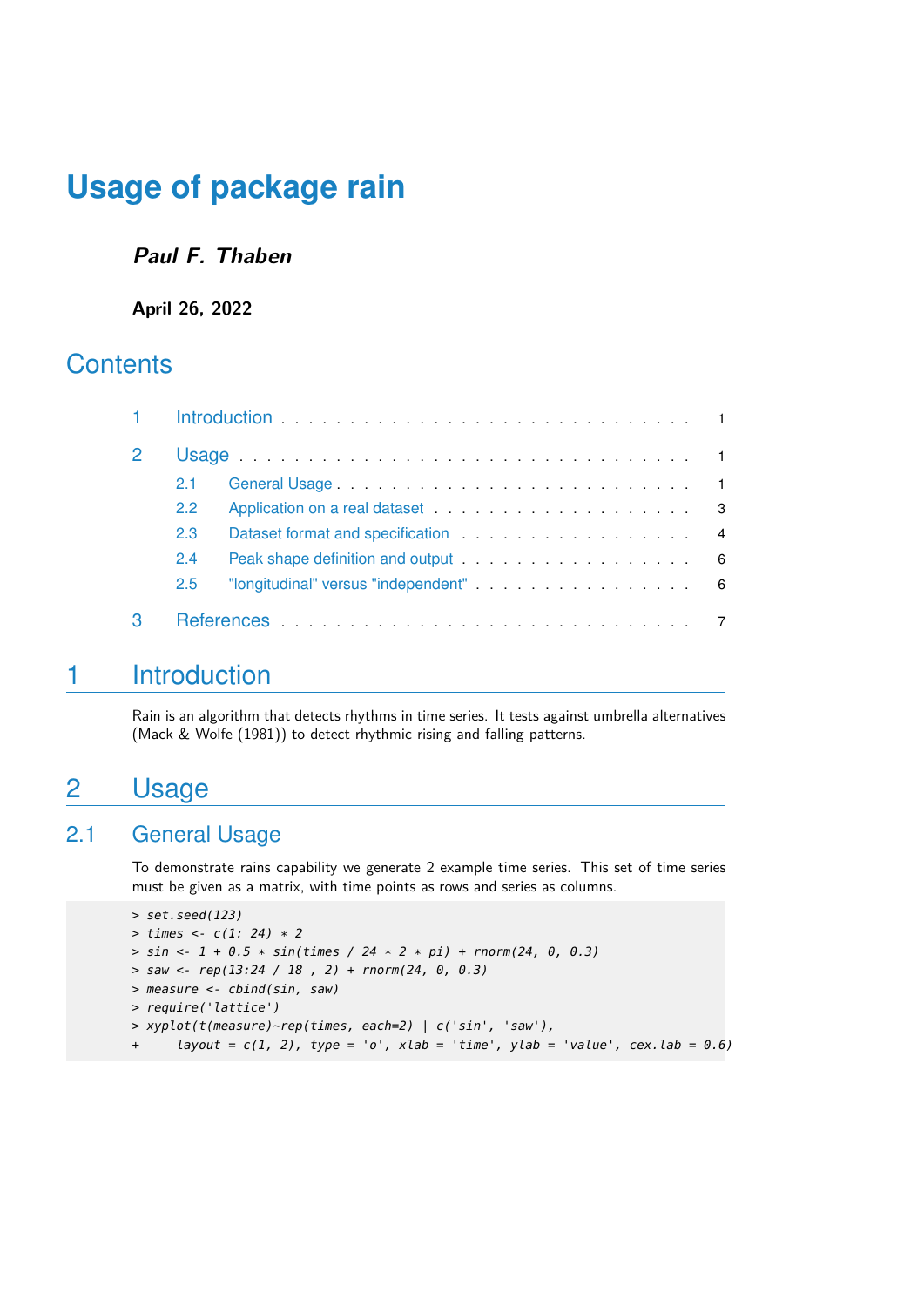

This matrix is entered into rain with some additional parameters, which are described below.

```
> require(rain)
> rainresult <- rain(measure, period=24,
+ deltat=2, peak.border=c(0.1,0.9),
+ verbose=FALSE
+ )
> rainresult
         pVal phase peak.shape period
sin 4.062931e-07 8 10 24
saw 9.617898e-03 24 2 24
```
To evaluate a time series in rain, the specification of the searched period length and the sample interval are essential:

### Key arguments for calling rain

| $\mathsf{x}$ | The set of time series as a matrix, one column per      |  |  |
|--------------|---------------------------------------------------------|--|--|
|              | series, one row per time point                          |  |  |
| period       | period to test for                                      |  |  |
| period.delta | if a range of periods should be searched this inter-    |  |  |
|              | val is specified according to $[period - period.delta]$ |  |  |
|              | $period + period.$ delta]                               |  |  |
| deltat       | time difference between two data points. deltat uses    |  |  |
|              | the same scale as period and period.delta               |  |  |

Additional parameters facilitate the testing of more complex time series, and take care of special properties of the time series, such as missing values or damping effects.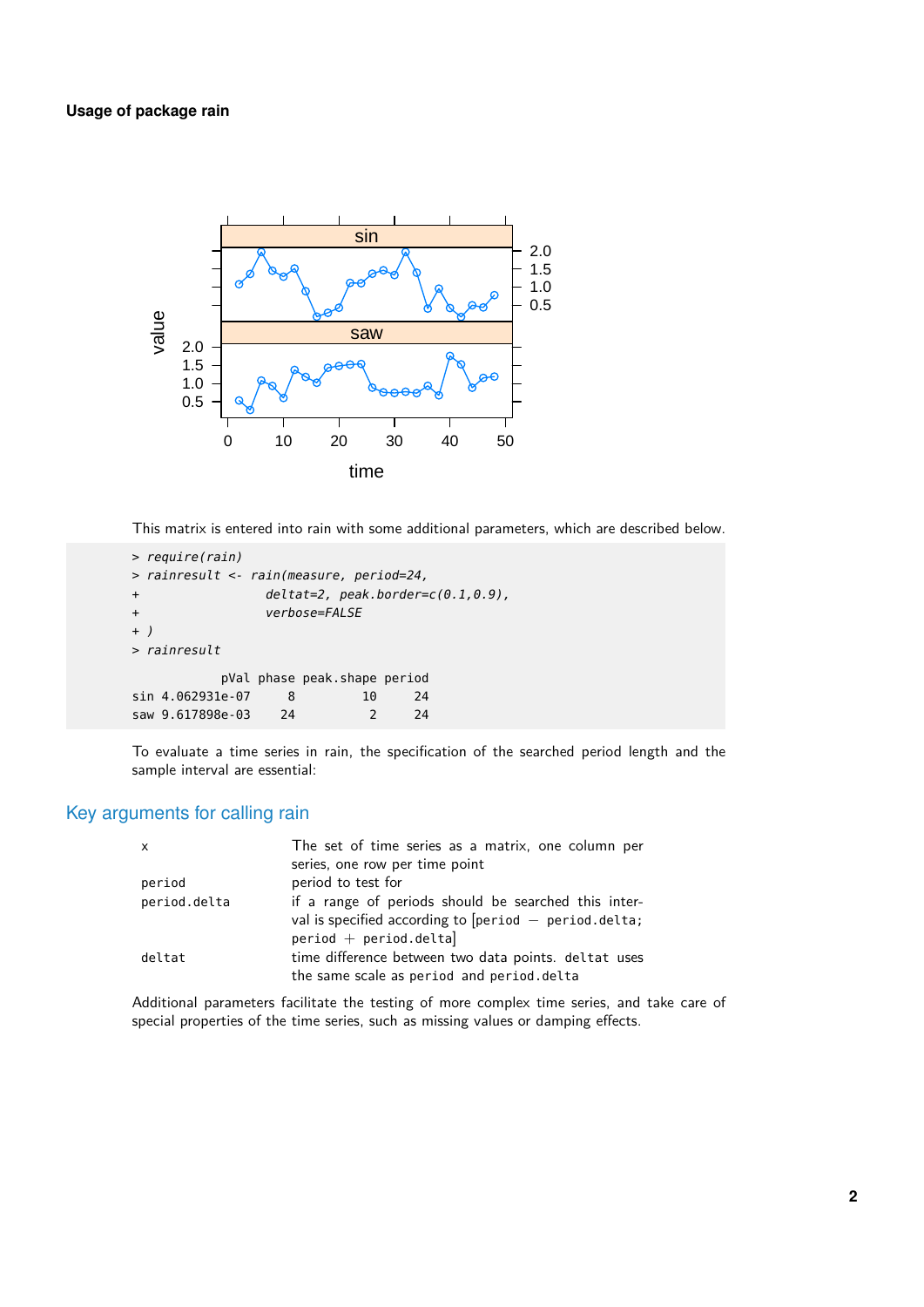#### Other arguments

| na.rm            | if the measurements contain NA values, these are         |
|------------------|----------------------------------------------------------|
|                  | treated as never measured and null distributions for all |
|                  | series are calculated individually (takes longer)        |
| method           | 'independent' or 'longitudinal': different variants of   |
|                  | data interpretation (see subsection)                     |
| nr.series and    | different possibilities to specify multiple experiments  |
| measure.sequence | and irregular time series (see subsection)               |
| peak.border      | range of skewness to look for (see subsection)           |
| verbose          | logical value: show progress status while running        |

## 2.2 Application on a real dataset

<span id="page-2-0"></span>The usage on a realistic dataset is similar. As an example we use the high throughput sequencing profiles of gene expression in mouse liver from Menet et. al. 2012:

```
> data(menetRNASeqMouseLiver)
> colnames(menetRNASeqMouseLiver)
 [1] "ZT_2_1" "ZT_2_2" "ZT_6_1" "ZT_6_2" "ZT_10_1" "ZT_10_2" "ZT_14_1"
```
[8] "ZT\_14\_2" "ZT\_18\_1" "ZT\_18\_2" "ZT\_22\_1" "ZT\_22\_2"

We have one series per gene, and for each gene 12 measurement at 6 different time points, so each time point has two independent repeats. To treat these repeats correctly, we have to set nr.series=2 or measure.sequence=c(2,2,2,2,2,2). Furthermore, data have to be transposed as they contain one column per time point.

```
> results <- rain(t(menetRNASeqMouseLiver), deltat=4, period=24, nr.series=2,
+ peak.border=c(0.3, 0.7), verbose=FALSE)
> best <- order(results$pVal)[1:10]
> xyplot(as.matrix(menetRNASeqMouseLiver
+ [best, (0:5 * 2 + rep(c(1, 2), each = 6))])
+ ~rep(0:11 * 4 + 2, each = 10) |rownames(menetRNASeqMouseLiver)[best],
+ scales = list(y = list(relation = 'free')),
+ layout = c(2, 5), type = 'b', pch = 16, xlab = 'time',
         ylab = 'expression value', cex.lab = 1)
```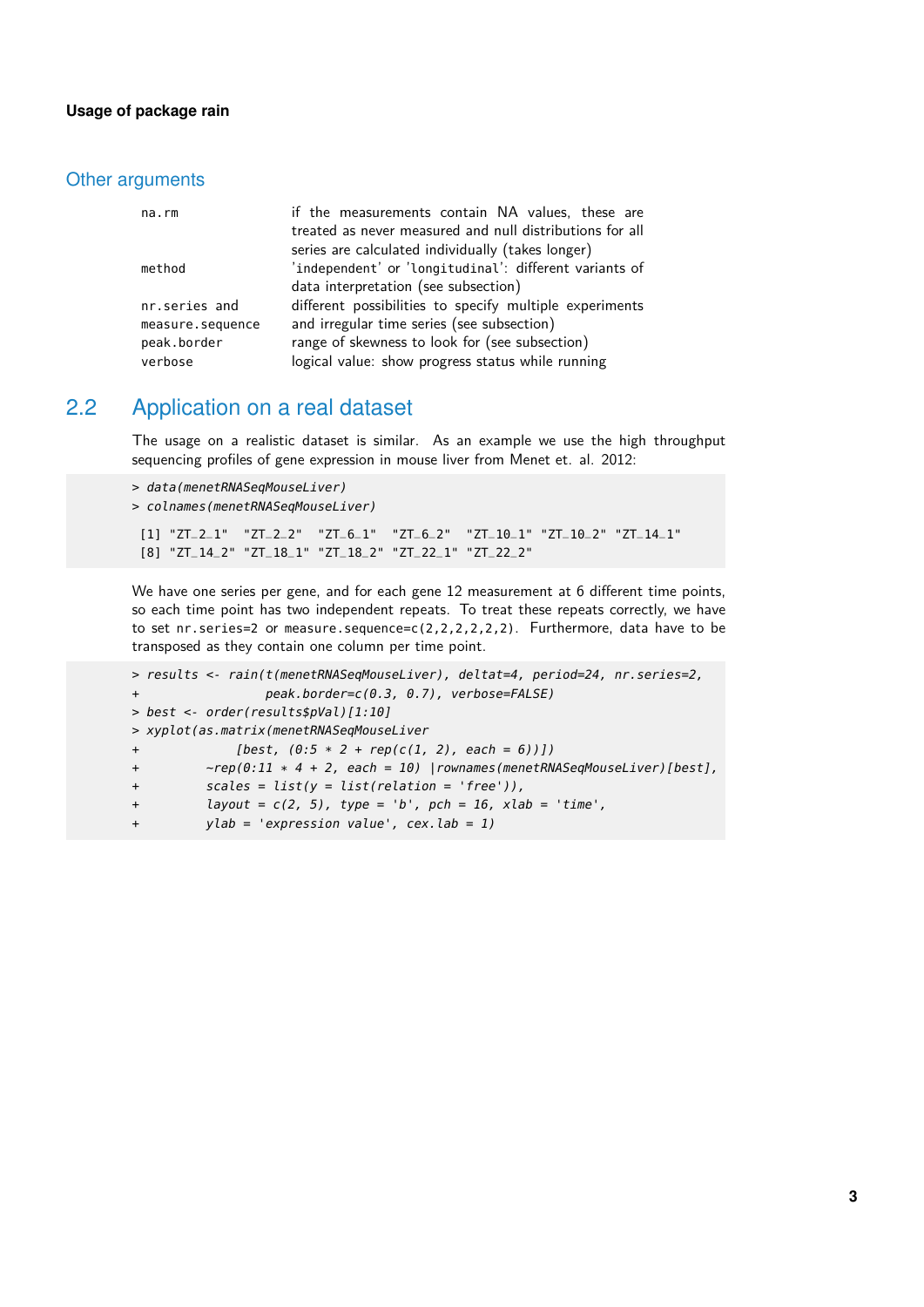

<span id="page-3-0"></span>The Top 10 Results showing, besides Per1, a gene of the central molecular mechanism that generates daily oscillations in vertebrate cells, also some genes with highly asymmetric oscillations (ni-2, Rnf144b, Mtrr) which might be overseen when only sine waves are assumed.

## 2.3 Dataset format and specification

The algorithm allows exact calculation also for time series with multiple measurements of the same time points or missing values. These properties can be triggered by the argument nr.series and measure.sequence. Also, x has constraints which are necessary to interpret all in a correct manner. This section explains what is possible and how the settings are provided to the function.

#### Regular time series, no repeats

In the simplest case where all time points are equally spaced and there is one measurement per time point, the default settings are valid. Then the ordering of the the rows in the matrix x is equal to the temporal order of the measurements.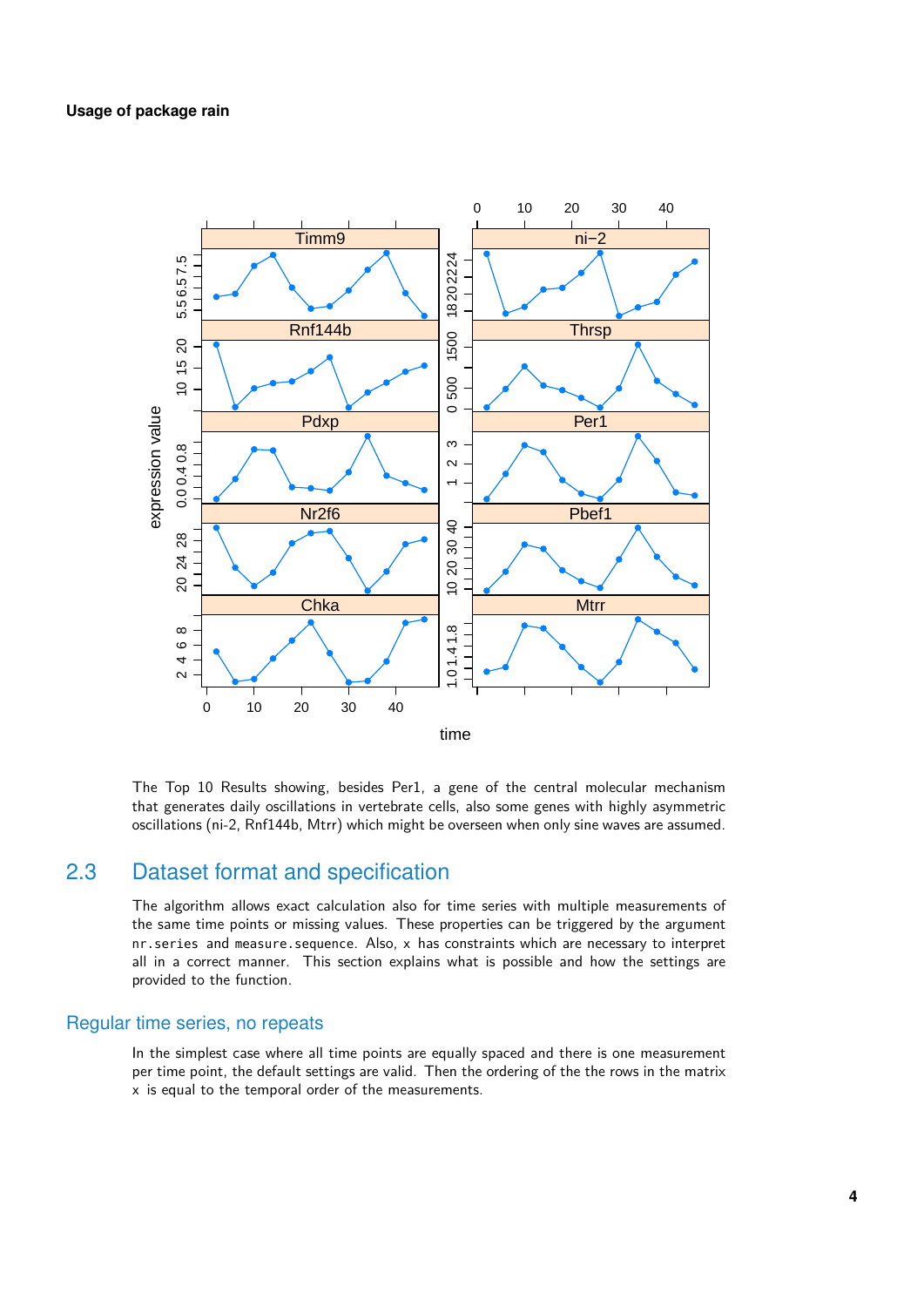#### Regular time series, regular repeats

A regular time series is measured with multiple independent repeats with the the same number of repeats per time point. The number of repeats for each time series is provided by the argument nr.series. In the matrix x, the repeats are ordered as followed

| time           | repeat |
|----------------|--------|
| 1              | 1      |
| 1              | 2      |
| 2              | 1      |
| $\overline{2}$ | 2      |
| 3              | 1      |
| ς              | 2      |

#### Regular time series, irregular repeats

If the number of repeats differ between the time points, the number of repeats is stated for each time point individually using the argument measure.sequence. The numbers of repeats for the time points are stated in temporal order. The matrix  $x$  is created according to the same logic as for regular repeats.

Example: A time series with the measure.sequence  $\{1, 3, 1, 2\}$  have a corresponding matrix x

| time           | repeat         |
|----------------|----------------|
| 1              | 1              |
| 2              | 1              |
| 2              | $\overline{2}$ |
| $\overline{2}$ | 3              |
| 3              | 1              |
| 4              | 1              |
|                | $\overline{2}$ |

#### Irregular time series

If the time series is not equally spaced it can be regularized by introducing time points with zero repeats. This may be combined with any of the above repeat settings.

Example: A series measured at times  $\{1, 3, 4, 6\}$  is usable with the measure.sequence $\{1, 1, 2, 3, 4, 6\}$ 0, 1, 1, 0, 1} and a matrix x

| time | repeat |
|------|--------|
|      |        |
| ₹    |        |
| 4    | 2      |
| ี่ค  |        |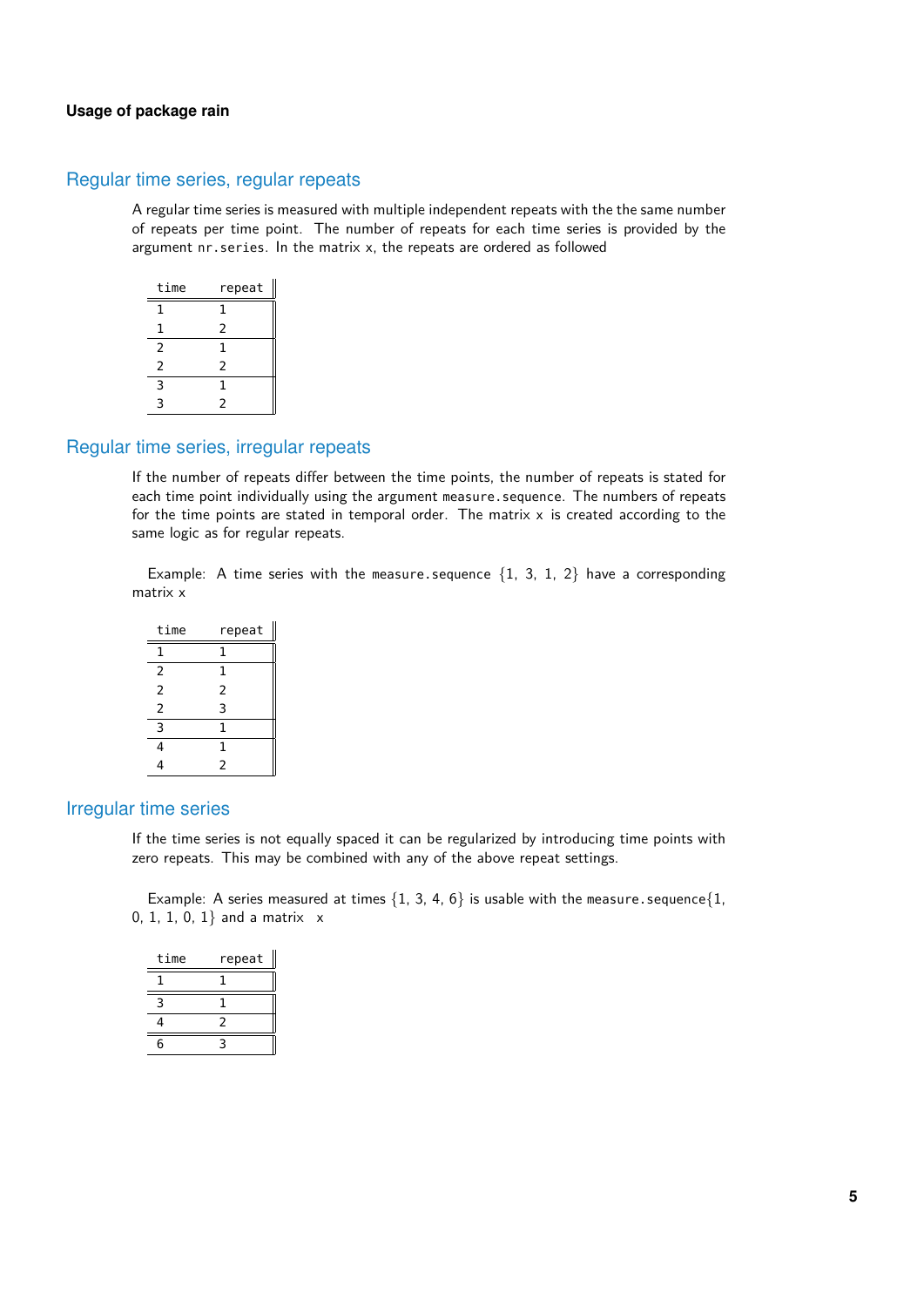### 2.4 Peak shape definition and output

<span id="page-5-0"></span>A key advantage of rain is the possibility to detect arbitrarily asymmetric oscillations.

#### Argument

The limits of the asymmetry are controlled via the peak.border argument. The argument consists of a vector with 2 numbers between 0 and 1. It assigns an interval of possible positions of the peak between two troughs.

Example for a peak at the point 0.3 and the interval c(0.2, 0.8)



The possible phases are mapped to the time points in the measurement by rounding down/up to the next measurement time point for the lower/upper border.

#### **Output**

The best matching peak shape is given in the peak.shape column in the result array. It is the time between a peak an the next trough calculated by the time points and the deltat argument.

As an example lets have a second look on the first running example with artificial time series. There is an sine wave with symmetric shape and a sawtooth shaped time series, with a long rising and a short falling part. The result table reflects this:

> rainresult pVal phase peak.shape period sin 4.062931e-07 8 10 24 saw 9.617898e-03 24 2 24

<span id="page-5-1"></span>In the sine wave the falling part of the best matching model contains 10 of 24 so approximately the half of the time points from one period. The sawtooth shaped series has a peak.shape = 2 so only 2 of 24 time points are in the falling part of the oscillation.

## 2.5 "longitudinal" versus "independent"

There are different ways to apply the umbrella statistic on time series. The optimal method depends on the experimental setting.